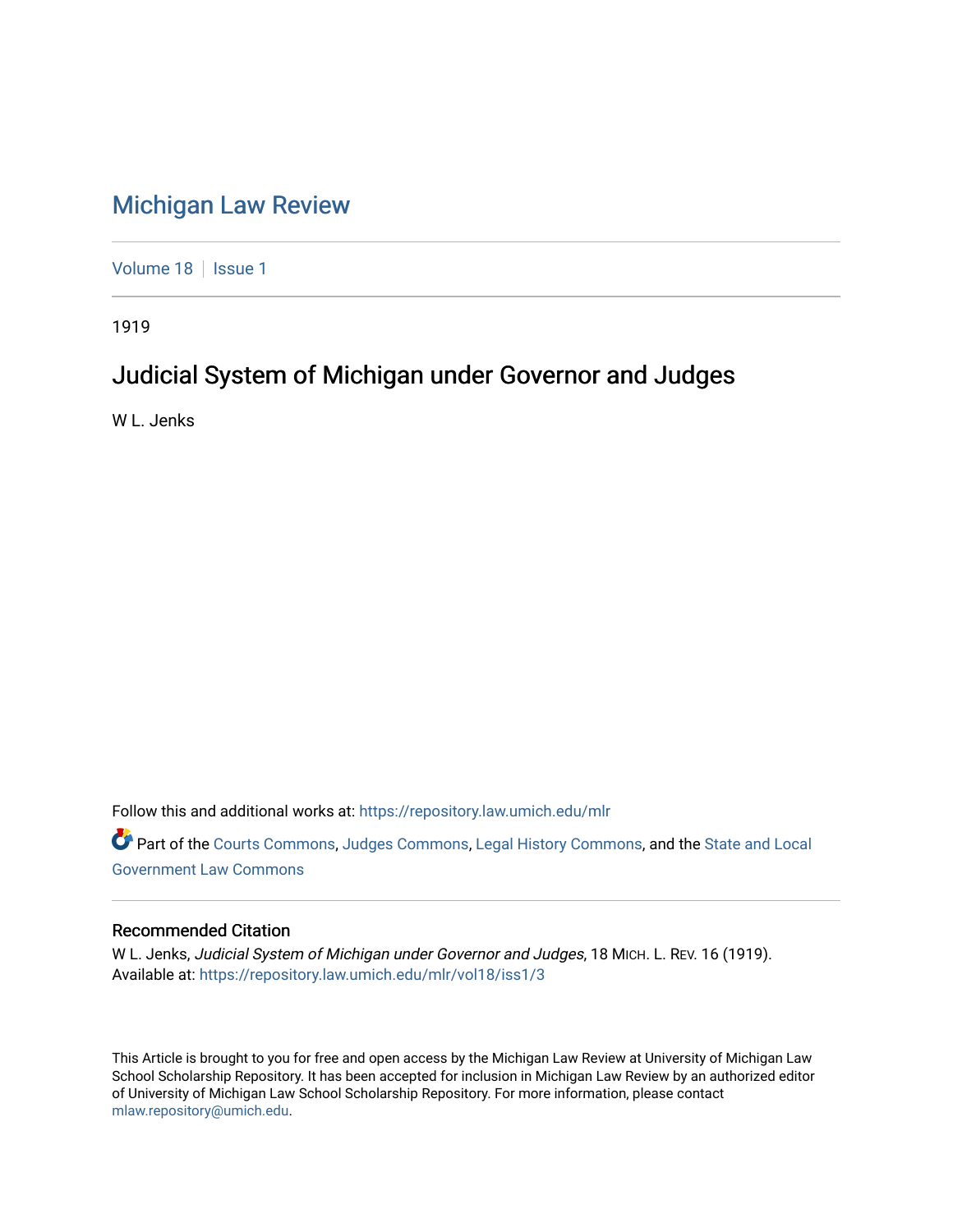# JUDICIAL SYSTEM OF MICHIGAN UNDER GOVERNOR

**AV** HEN the Territory of Michigan came into existence July 1. **1805,** it found a system of jurisprudence in operation which had been adopted by the Governor and Judges of the Northwest Territory from the laws of Pennsylvania, due no doubt, to the fact that Gov. Arthur St. Clair had lived some years in that State, had been a member of its Board of Censors, a magistrate, and was familiar with its judicial system which provided a Court of General Quarter Sessions of the Peace in each county composed of Justices of the Peace, a Court of Common Pleas in each County, a Circuit Court composed of one or more of the judges of the Supreme Court for the trial of issues joined in that Court, and finally the Supreme or General Court, having both original and appellate jurisdiction. One of the officials provided in this system was the Chief Clerk of the Court of Common Pleas or the Prothonotary; in that part of the Territory, which later became Michigan, there never was but one Prothonotary, Peter Audrain of Detroit.

When in 1802, Indiana Territory was extended to include what is now Michigan, the latter's inhabitants continued the exercise of the old system, provided for them as a part of the old Northwest Territory, ignorant and perhaps regardless of any changes which the legislators of Indiana Territory might enact.

It was assumed by the Governor and Judges of Michigan Territory when they took charge that the laws of the Northwest Territory and of Indiana Territory were in force, as the third act passed by them the 12th day of July, i8o5, was one prescribing the oath of a justice of the peace, and at that time no new act had been passed providing for such an office.

One of the first acts of the new legislative body was to appoint, upon the motion of Judge Woodward, a Committee to take into consideration the organization of a judiciary system for the Territory, and this-Committee consisted of himself and judge Bates.

The sixth Act passed-July 24, 1805-was concerning the Supreme Court of the Territory of Michigan. It made radical changes from the existing system, dispensed with the name General Court, provided a court to consist of the three judges appointed by the President, with original and exclusive jurisdiction in all cases where<br>the title of land was involved, original and concurrent jurisdiction in all cases where the amount in dispute exceeded \$200.00 and ap-<br>pellate jurisdiction in all cases. Sole jurisdiction over capital crim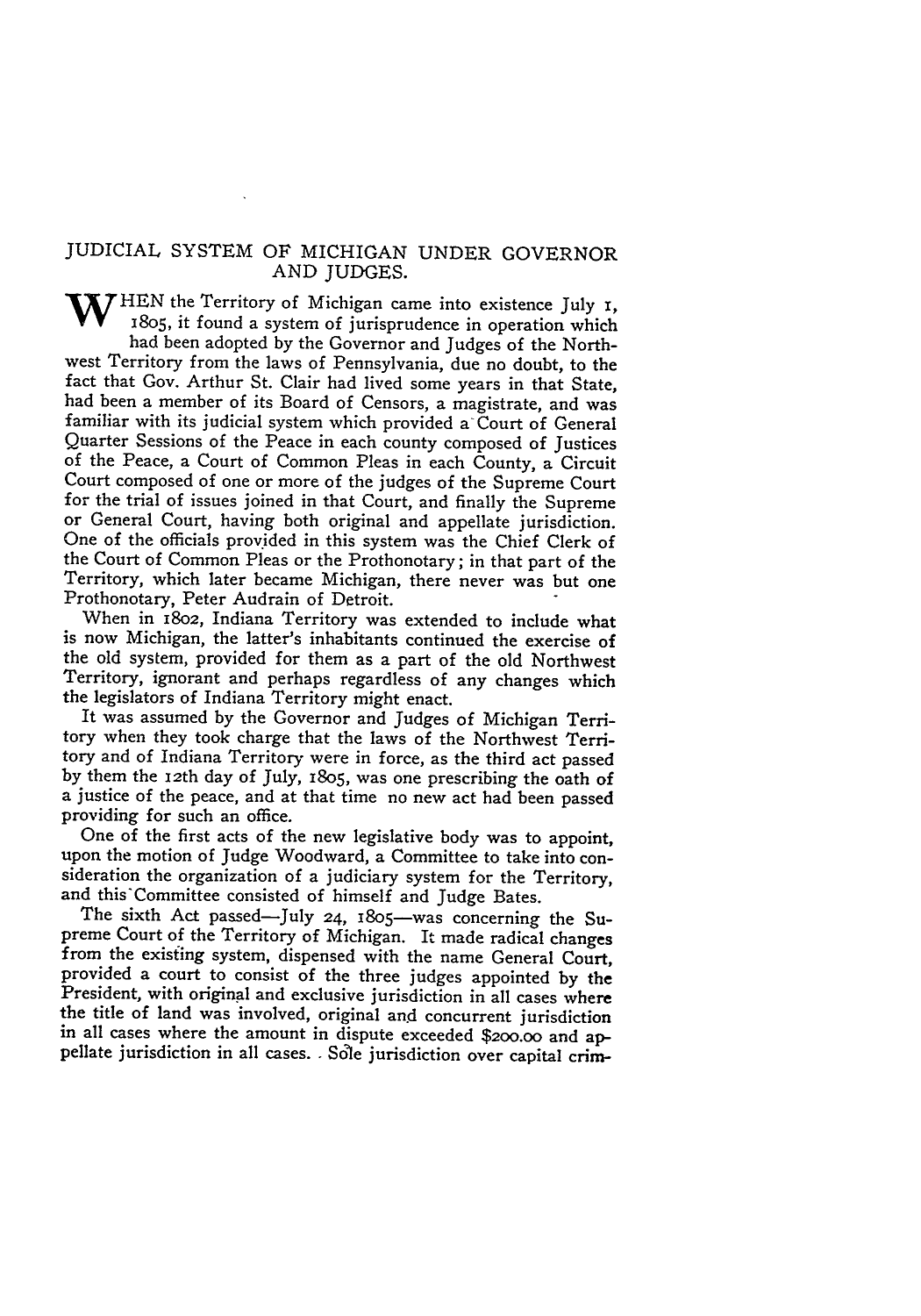inal cases and cases of divorce and alimony was given to this court. Without expressly conferring chancery jurisdiction, it provided that suits in equity should not be sustained where adequate remedy might be had at law, and authorized the taking of oral testimony, and the examination of witnesses in open court in such cases. The Court was required to hold one term yearly, beginning the third Monday in September, but special sessions might be held whenever deemed necessary by two of the judges.

The next day was adopted an Act concerning District Courts, which, making use of the division of the Territory into districts by the Governor as his first executive act, provided a court in each district, (three at that time) the Court to consist of one of the judges of the Territory.

The jurisdiction of these courts extended over persons, causes, matters, or things exceeding \$20.oo in value, except in cases vested exclusively in other courts, and the proceedings were required to conform as near as might be to the law and practice of the Supreme Conrt.

August **i,** 1805, An Act was passed conferring upon Justices of the Peace the right to try all actions wherein the' amount involved did not exceed \$20.00 and by a subsequent act passed August 20th, the right of appeal was given from the Justice Court to the District Court and for appeals from the District Courts to the Supreme Court.

These various acts provided a complete system of courts for the trial of all kinds of cases, with a method of appeals from the inferior courts to the Supreme Court.

The Marshal of the Territory was required to summon a grand jury for every sitting of the Supreme Court.

It will be noted that the names of the courts as well as their jurisdiction were changed, and although no express repeal of the existing system was attached to these acts, they were intended to and did actually at once replace the former system. The Governor and two judges, the third not arriving in Michigan until the following year, sitting as a legislature, passed these laws. Gov. Hull had practiced law some years in Massachusetts, Judge Woodward had practiced in Washington and was familiar with the laws of Virginia and Maryland. Judge Bates had never practiced law, but had spent some time as a youth in the office of a court clerk in Virginia, so that it is not surprising that these laws changing the system of judicature should purport to be based upon the laws of Virginia and Massachusetts, with some assistance from the laws of Ohio and New York.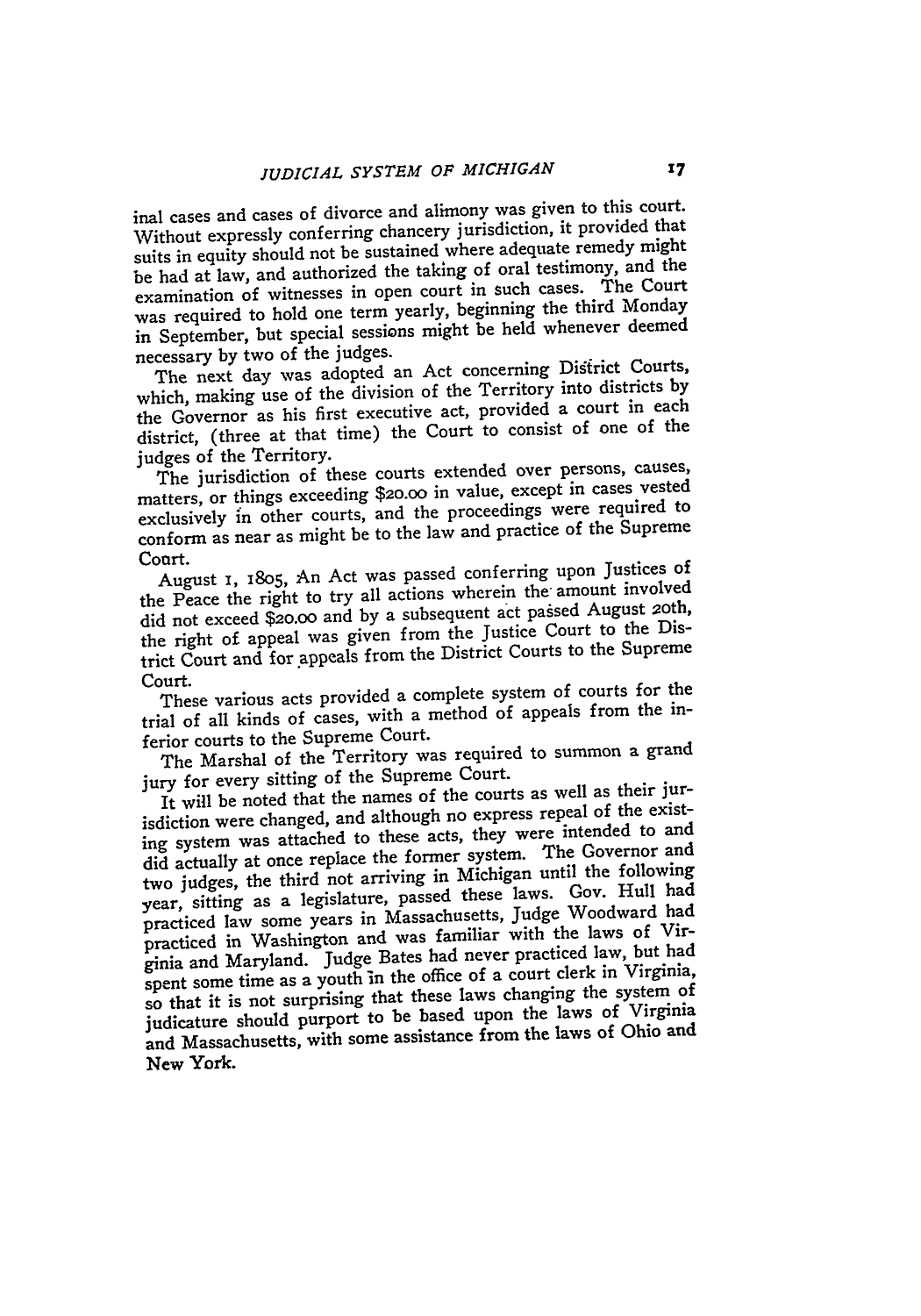April 2, i8o7, the law relating to District Courts was so amended as to dispense with a judge of the Supreme Court sitting in a district, and in lieu thereof the Governor was authorized to appoint in each district three persons of integrity, experience and legal knowledge, one as chief judge and the others as associate judges. The jurisdiction of the District Courts was extended to enable them to assess on their respective districts the cost of district charges, and also to hear and determine matters and complaints between masters and servants.

In 1807, Judge Bates resigned as Judge of Michigan Territory and James Witherell of Vermont was appointed in his place, although he did not arrive in Detroit to assume his duties until October, i8o8. Judge Witherell was then 49 years old, had served with credit in the Revolutionary War, studied and practiced medicine, served one term in Congress, and been a member of the Governor's Council, and also of the State Legislature. In addition to these qualifications he had been Chief Justice of Rutland County Court, so that he had had a wide experience, although-his technical legal acquirements were small.

In the latter part of October, i8o8, Judge Woodward left Detroit for New York and Washington, and just before leaving, dropped in the Legislative Board a bomb in the shape of certain resolutions, and the echoes from the explosion reverberated loudly for two full years. These resolutions were in part the expression of hostility which had been growing for some time between the Governor and Judge Woodward, and reflected quite severely upon some of the actions of the Governor. A few days after the Judge's departure, (Nov. 9, i8o8) the Legislative Board passed an act changing entirely the method of authenticating the legislative acts. Hitherto the Governor and such of the Judges as were present and participating had all signed the bill when passed and engrossed; the new act provided that three members of the Legislature should constitute a quorum, and that two in such case would be a legal majority, although the Act of Congress creating the Territory gave the power of adopting laws to the "Governor and Judges, or a majority of them". The same act also provided that any acts so passed should be signed by the presiding officer and attested by the Secretary. This act purported to be adopted from the laws of Vermont.

February i6, i8o9, an Act was passed defining the powers of justices of the peace in civil causes, and they were authorized to try civil actions, (with certain exceptions) where the amount involved did not exceed thirty dollars, (or in case of notes, settled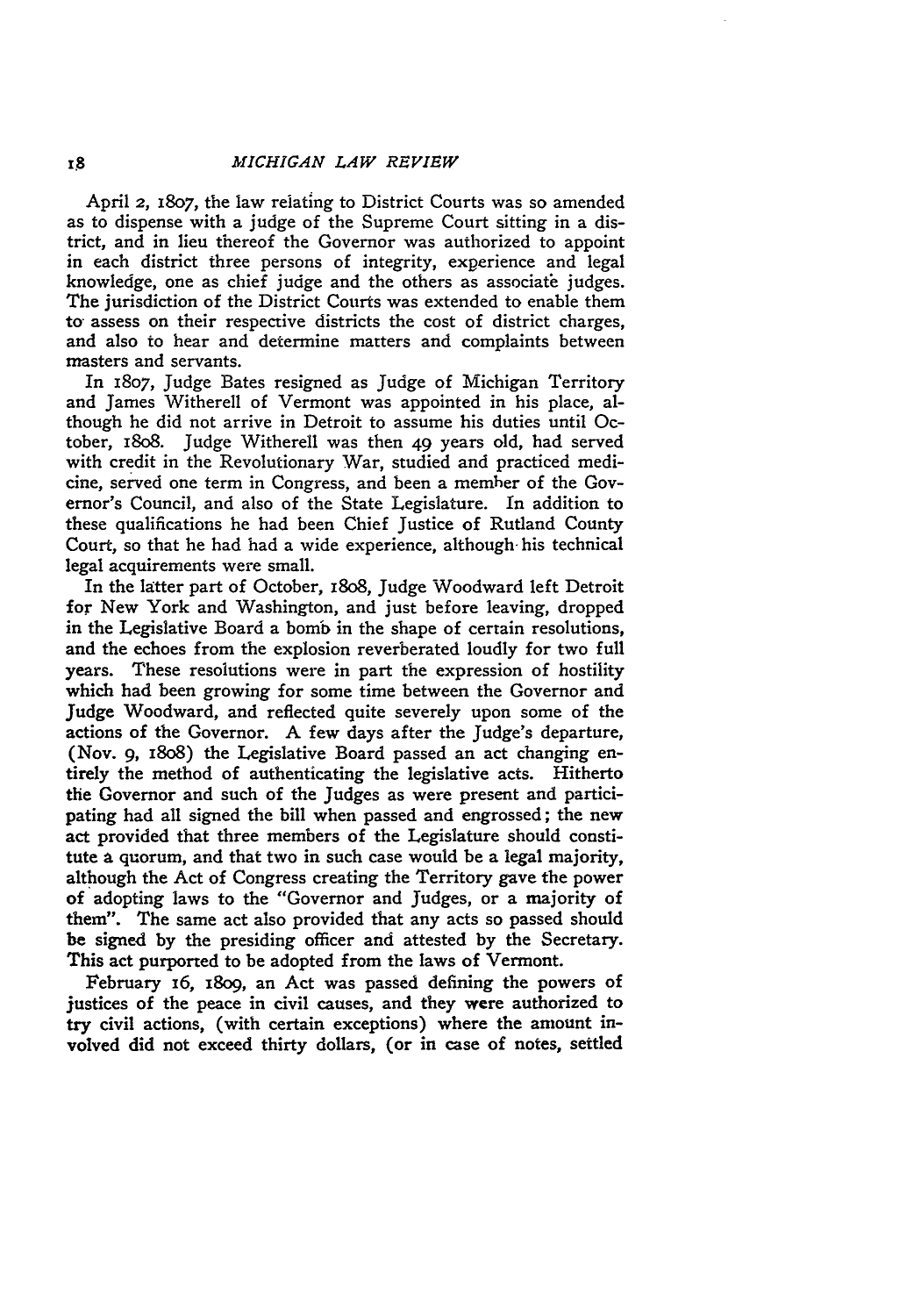accounts and specialties **\$50.oo)** with right of appeal to the District Court.

February 18, i8o9, an Act was passed concerning the Supreme Court, giving the Court concurrent jurisdiction in civil matters. where the amount involved exceeded \$500.00, and extending its criminal jurisdiction to all cases not cognizable **by** a justice of the peace or District Court, and to all cases where the United States was a party. It also gave appellate jurisdiction from the District Courts in criminal prosecutions and civil actions.

February **21,** 18o9, An Act concerning District Courts was passed. It made all the judges of such courts Justices of the Peace within their respective districts, required two sessions (except in the District of Michilimackinac) to be held yearly, and gave the Court cognizance of all criminal matters (except those cognizable **by** the Supreme Court or a Justice of the Peace) and authorized the Attorney General to call a grand jury for any session. The Court was given original jurisdiction over all civil matters except such as were cognizable solely before the Supreme Court or Justices of the Peace. This Act regulated the method of appeal from the District to the Supreme Court, and in addition permitted either party to have his case reviewed, once, at the next stated session of the same. District Court.

These three acts were complete in form and evidently intended to fully cover the subjects, and on Feb. 24th, an act was passed repealing the former acts relating to the Supreme and District<br>Courts. The same repealing act declared void within the Terri-The same repealing act declared void within the Territory from that date all laws adopted and published by the Governor and Judges or legislative authority of the Northwestern Territory, or of Indiana Territory. All of these acts were authenticated in the manner provided by the Act of Nov. 9, i8o8.

During the summer of 1809 Judge Woodward returned to Detroit, and pursuant to the act of Nov. 9, i8o8, the Legislative Board met Oct. **12,** 18O9, with every member present. **A** Secretary and Sergeant at Arms were duly elected and their compensation fixed, and an adjournment taken to the following day, on which day the Governor and Judges adjourned sine *die,* without having transacted. any legislative business. This was no doubt due to the state of hostility' among the members of the Board.

in i&o8 one James Wilson had brought suit in the District Court for the Districts of Detroit and Huron against James MacGarvin -upon a promissory note, ahd obtained judgment. The defendant appealed to the Supreme. Court, using the method and giving the security required by the act of Feb. **21,** 18o9. Oct. 5, i8o9, the full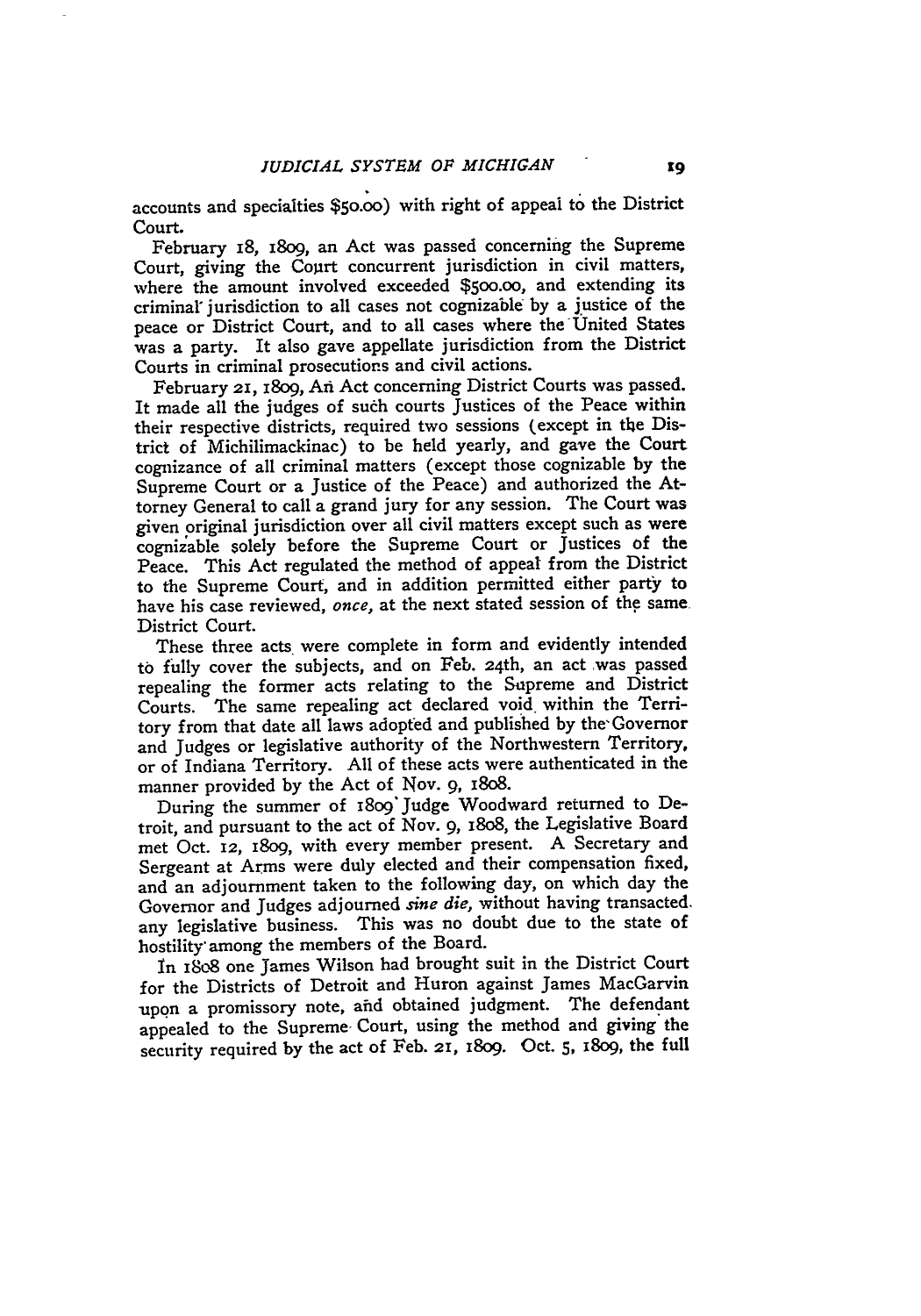Court being present, the appellee moved to dismiss the appeal. The grounds of the motion do not appear on the record, but the Court entry reads that "for reasons appearing to the Court the appeal be dismissed, security not having been given in conformity to the Act of i8o5". Judge Woodward rendered the opinion sustaining the motion. His ground for so doing was there was no evidence of any statute relating to appeals except the statute of i8o5. The act of Feb. 21, 1800, bore no evidence of legal adoption, being signed by the Governor alone. In the course of the opinion he said:

> "A power in the executive magistrate to sign a bill in order to become a law in any case where less than a majority of the whole number of the Governor and Judges consent to his signing it for that purpose is an essential change of the Ordinance and can be conferred only by an Act of Congress of the United States; that no law of the State of Vermont or of any other State exists of similar import; that the power attempted to be given by the second section of said bill is therefore void and that the acts done under it are alsc void."

Judge Griffin agreed with 'Judge Woodward, while Judge Witherell, as might have been expected, dissented. Having in mind the language of the Ordinance "The Governor and Judges, or a majority of them, shall adopt and publish such laws of the original States, civil and criminal, as may be necessary and best suited to the circumstances of the District", it now seems clear that the opinion of Judge Woodward correctly stated the law. The Governor and three judges did not constitute a *body* like an ordinary legislature which must speak through its officers, but the power to adopt laws was conferred upon the four persons occupying the positions of Governor and Judges respectively, and a majority of them, or three must unite to adopt any laws.

Upon hearing of the decision, which in effect nullified all the legislation which he and Judge Witherell had so industriously manufactured, during Judge Woodward's absence, Governor Hull became very indignant, and following the legislative session at which nothing was done, probably because of the tension of feeling among the members of the Board, he took the extraordinary course of issuing Oct. *19,* 18o9, a proclamation which Judge Woodward properly characterized as "calumnious and inflammatory". It denied the power of the Court to declare any law void, and advised the citizens that the construction put by the Court on the Ordinance was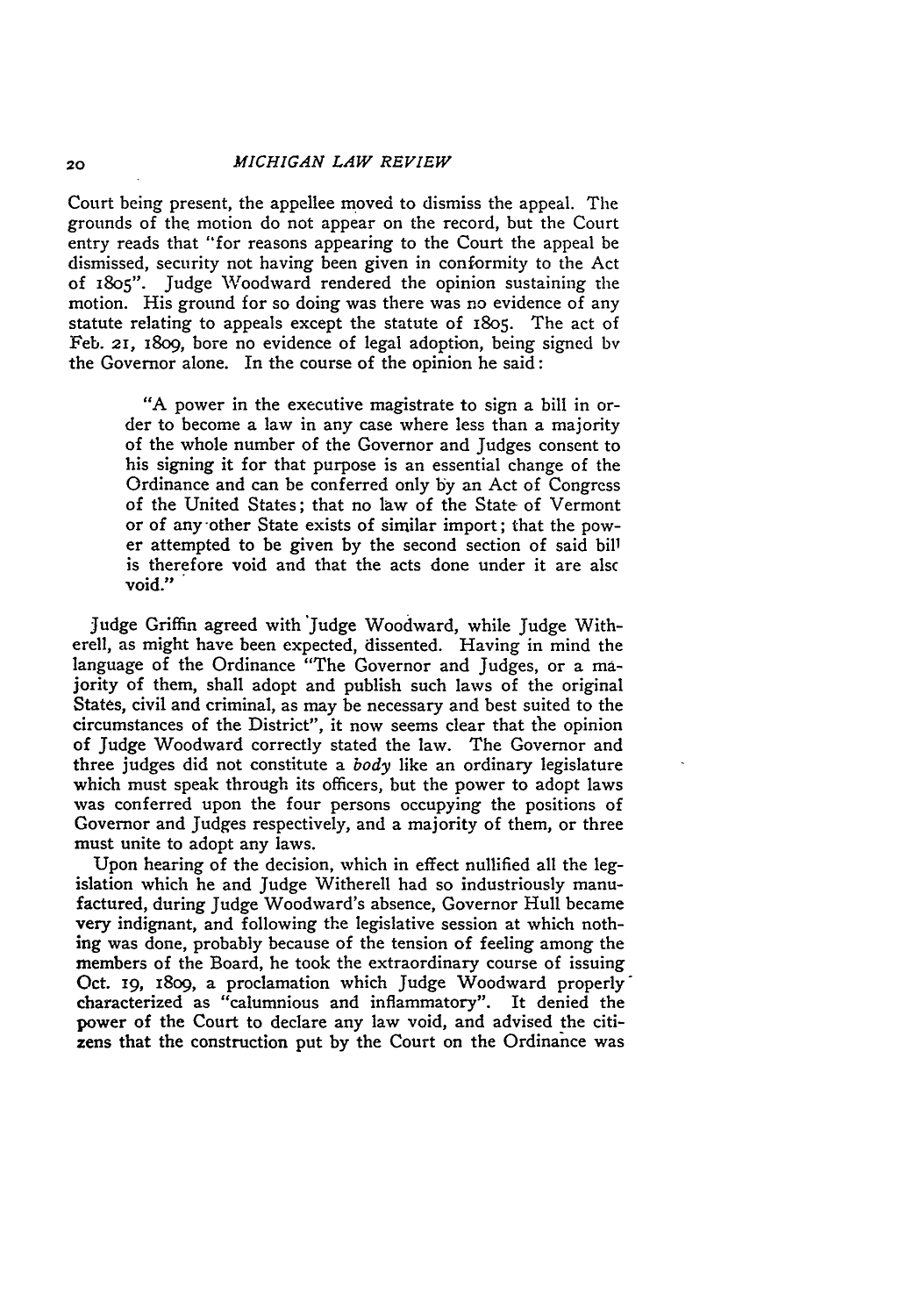an absurdity, and that they should be firm and uniform in obeying the laws which had been passed, and called upon all officers, civil and military, to carry them into effect.

Charged with violation of some of these laws several persons were after this proclamation, arrested, but released **by** writs of *Hrbeas Corpus* issued **by** the Supreme Court. In one such case, that of Andre Colhoun, decided March **8,** I8io, Judge Woodward said:

"The Supreme Court of the Territory of Michigan, having decided on the fifth day of October, one thousand eight hundred nine, that a bill signed **by** the Governor of the Territory alone under a power to sign in cases when less than a majority of the Governor and Judges under the Congressional Ordinance of the thirteenth day of July, one thousand seven hundred eighty-seven either vote for or are willing to' sign such bill, is not **a\*** law adopted **by** the Governor and Judges or a majority of them pursuant to the Ordinance; and the said Supreme Court having also decided in the cases of Isaac Burnet and Jacob Smith upon writ of *Habeas Corpus* that the bill extending the jurisdiction of magistrates being signed by the Governor alone under the power aforesaid is not a law obligatory upon the inhabitants of their Territory. I consider the Principle in the case of Andre Colhoun as already decided and settled as far as the Supreme Court of this Territory have authority to decide and settle it, and that he is therefore illegally confined and must be discharged."

Naturally under these circumstances citizens were uncertain about their rights and duties. Violent feelings were excited. Partisans attached themselves to one side or the other, and virtual anarchy existed, and this unsatisfactory state of things continued for several months. At length, on July 18, I8io, the Governor directed Joseph Watson, Secretary of the Governor and Judges in their legislative capacity, to notify the judges that it seemed necessary for them to meet **July** 23rd. On that day Judge Woodward sent a communication to the Governor, declining to act with him in a legislative character until the proclamation of October i9, **i8o9,** was annulled or unequivocal evidence produced that it was not to be observed. No meeting was held **July** 23rd, but on August **9,** I8ro, a meeting was held at which the Governor and Judges Witherell and Woodward were present. Judge Woodward immediately offered a resolution that all laws thereafter adopted be signed **by**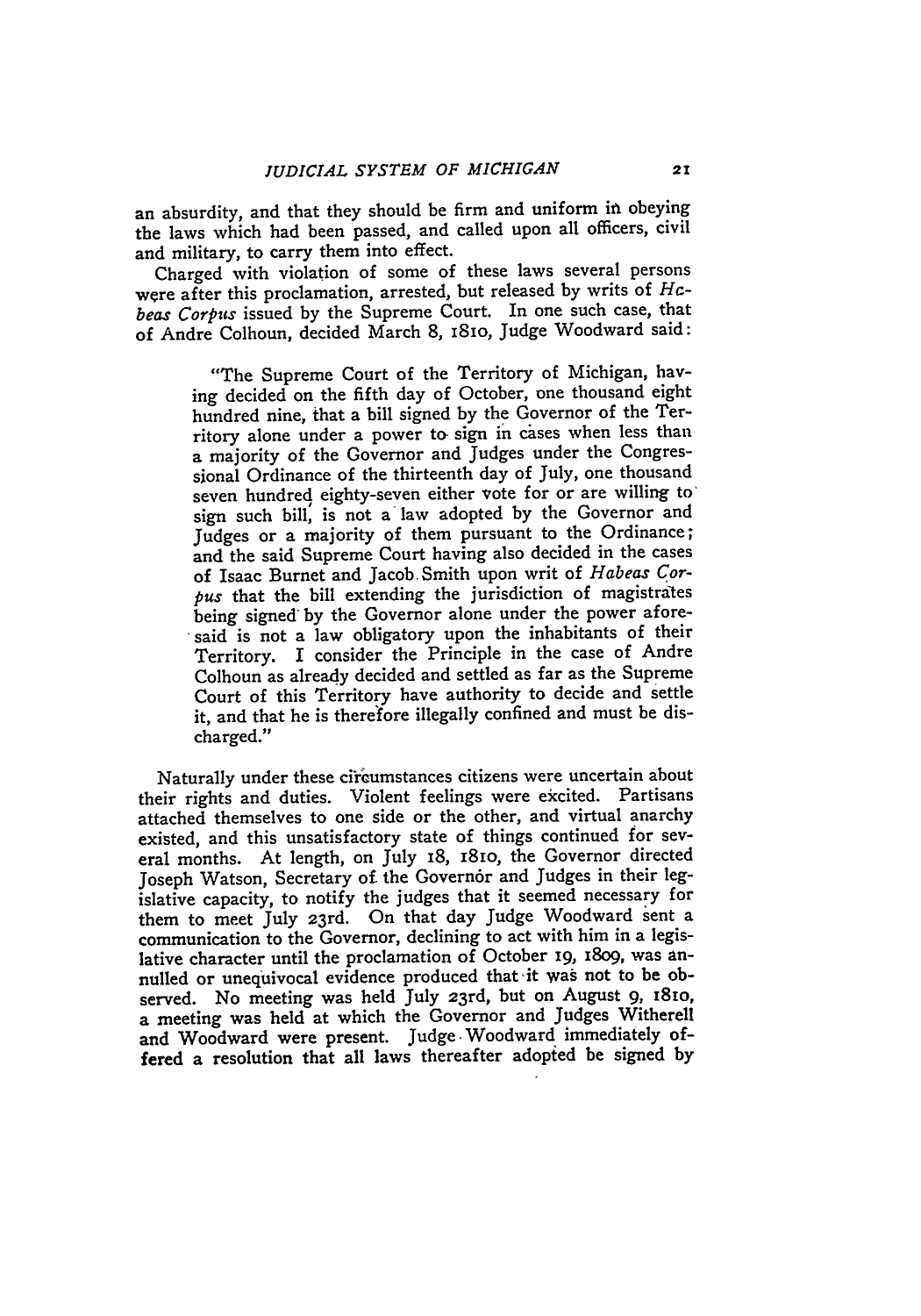three members of the Government, but action was postponed until the following day, and then further postponed until August 23rd.<br>On that date all members of the Government were present, and upon Iudge Woodward's resolution being brought up, it failed to pass, he and Judge Griffin voting for it, and Governor Hull and Judge Witherell against it.<br>Another meeting was held the next day, and a resolution upon

the subject of the police of Detroit which had been previously offered by Judge Woodward, met the same fate of an evenly divided body. Judge Witherell then introduced a resolution which, after referring to the decisions of Judges Woodward and Griffin, in Oct., i8og, as "the most extraordinary and unwarrantable stretch of power ever attempted to be exercised by the judiciary over a legislative and free government", proposed that the Governor and Judges pro- ceed to sign the laws passed in 18o8 and 18o9. This firebrand of a resolution failed to pass, even Governor Hull not voting for it, and he at once offered a resolution that a committee should be ap-<br>pointed to prepare a law declaring what laws of the Territory were in force, and Judge Woodward was selected as the Committee.

August 28th, the Legislative Board met again, and Judge Woodward reported a bill which was read and they then adjourned until . August 3oth. 'The bill by its first action- provided that no act **6f** the Parliament **of** England should have any force within the Territory of Michigan. Section 2 annulled the French and Canadian laws which had at any time been in force. Section 3 took the same action regarding laws of the Northwest Territory and Indiana-Territory. Section 4 made extended and critical reference to the Act of Nov. **9,** i8o9, and the forty-four other acts passed and authenticated in pursuance thereof, to the decision of the Supreme Court in the case of *MacGarvin* v. *Wilron,* and the proclamation of the Governor. declaring that decision void.

Section 5 fixed the second Thursday of October in each year as the regular sessiori of the Legislature, with power to hold special meetings. Sections 6 and 7-repealed certain acts passed in 18o5.

At the adjourned session on August 3oth a motion to strike out sections **2** and 4. failed by even division, and an adjournment was taken until. the following day, On that day the question of third reading of the bill came up and failed to pass. At this meeting, a petition unsigned, but upholding the action of the Governor and Judge Witherell was presented, and Judge Griffin moved "that it be thrown under the table".

Evidently, by this time however, all members began to feel that moderation and conciliation were necessary, and Sept. **1**, a bill was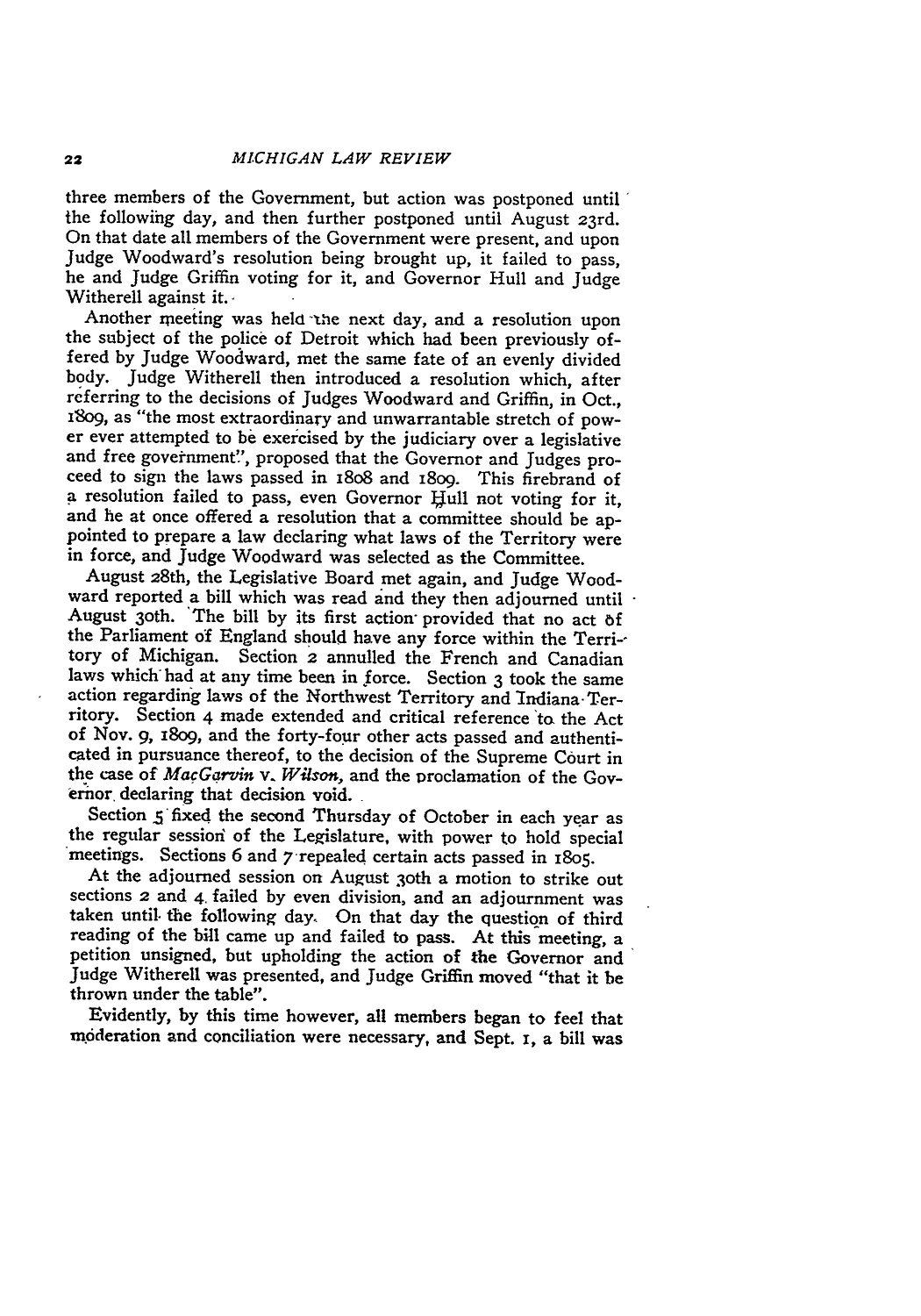introduced and tinanimously passed that all acts theretofore passed relating to the manner of authenticating legislative acts should be null as to any future operation.

This was the first Legislative Act taken since May iith, **i8o9.** Considerable activity in legislation then followed. September 12th, Judge Woodward was appointed a Committee to bring in a bill declaring what laws should be in force. The next day he reported a bill, containing substantially the same provisions as were contained in the first four sections of his former bill, except that Section 4 omitted all offensive references, and provided that all laws passed between June 2nd, I8O7, and September ist, i8io be repealed. The bill passed second reading, but when it came to final action Sept. I4th, Governor Hull and Judge Witherell voted against it, and thus it failed of passage. Two days later, however, it was reconsidered by unanimous vote, and after some minor amendments, adopted.

Judge Woodward was then appointed a Committee on the subject of the British Acts, Judge Griffin a Committee on the laws of the Northwest and Indiana Territories, and Gov. Hull on the laws of Michigan, passed previous to September **i,** 18io. Adjournment was then taken to the next day—Sunday—when the engrossed act was presented, signed by the Governor, Judges Woodward and Griffin, and became a law.

A petition had been presented to the Board Sept. 7, 1810, praying for the abolition of District Courts and the increase of the jurisdiction of Justices of the Peace to one hundred dollars. Following the other acts adopted September i6th, there was passed by the Governor and same two judges "An Act to abolish the Courts of districts and to define and regulate the powers, duties and jurisdiction of Justices of the Peace". This repealed all acts relating to courts of districts, gave to justices power to try without jury cases involving matters not over twenty dollars, and, with jury, matters up to One Hundred Dollars, and for appeal to the Supreme Court and retrial there. The same Act gave to the Supreme Court original jurisdiction in all matters above One Hundred Dollars, and also the power to probate wills.

January 14th, 1811, An Act was passed repealing the jurisdiction section of the Act of July 24th, **1805,** concerning the Supreme Court and giving to the Court original and exclusive jurisdiction in all cases where the title of land was in question and in all other causes where the matter in demand exceeded One Hundred Dollars. January 7oth, 1812, the Supreme Court was given jurisdiction of all cases of divorce and alimony, and on February 19th, 1812, juris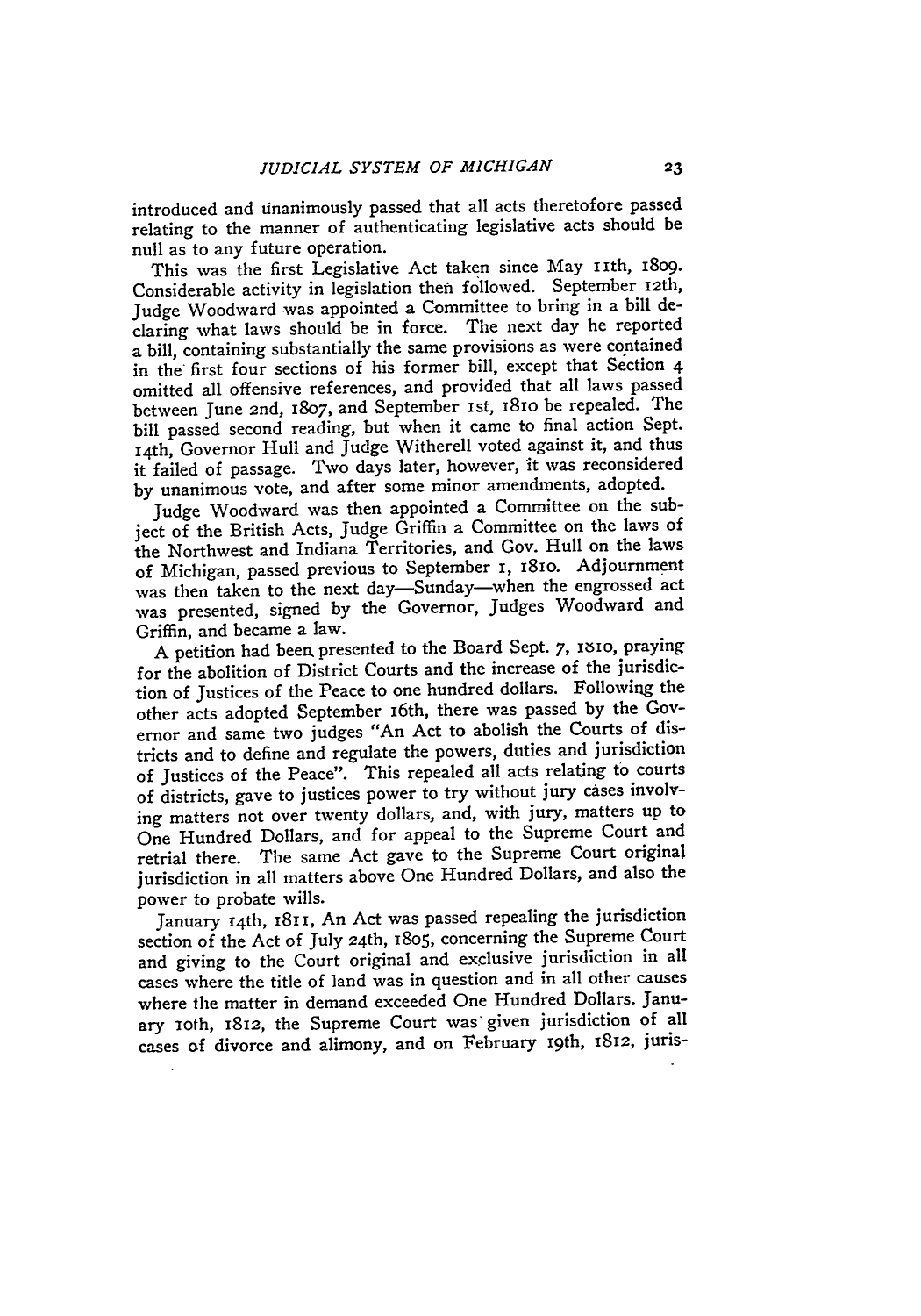diction of all matters of equity. No further changes were made unitil after the War of 1812.

..Although the British exercised. jurisdiction over the Territory from August 16, 1812, to September 28, 1813, and the Supreme Court did not sit between the Summer of **1812** and October, **I814,** the Justice's Courts carried on business as usual in the interval.

From 1814 the Legislative Board consisted of Governor Cass and the same-judges who had acted in the later years of Gov. Hull's office hodming, but Governor Cass, while courteous and diplomatic in manner, was firm and consistent in conduct, and no trouble arose

By Act of February 9th, 1815, the Register of Detroit was given for one year the same power as a judge of the Supreme Court in chambers.

October 24th, 1815, although there was then but one County in the Territory, (Wayne) An Act was passed establishing County Courts with one chief and two associate justices. This Court was given exclusive jurisdiction in all cases where the matter in dispute was beyond the jurisdiction of justices of the peace and less than \$1,000.00 but ejectment was expressly excluded from its jurisdiction. In criminal matters it had power to try all offences not capital and had the same power to issue remedial and other process as the Supreme Court except Writs of Error and Mandamus. Provision was made for appeals to the County Court from justices of the Peace, and the limiting of the jurisdiction of justices to matters involving **\$26.oo** or less. One week later an Act was passed relating to the Supreme Court giving it exclusive jurisdiction in actions of eiectment, and in cases where the matter in dispute exceeded \$1,000.00. The same Act repealed the Act giving Justices of the Peace iurisdiction where the amount in controversy exceeded \$20.00 and also repealed former provisions relating to the Supreme Court.

December **3Ist, 1817,** the Board\_:passed an act taking away from justices jurisdiction over certain subjects--chiefly land--and from County Courts jurisdiction over matters under \$ioo.oo.

June 13th, 1818. An Act was passed in addition to the Act establishing County Courts'; this gave Chancery jurisdiction to County Courts, and to the Supreme Court, original. and concurrent jurisdiction with the County Courts, and appellate jurisdiction from the County Court.. It also repealed all inconsistent laws.

May **2o,** i820, An Act was passed to regulate the duties and powers of Justices of the Peace. This Act made a considerable change, giving to Justices power to hear-with some exceptionsmatters not exceeding **\$ioo.oo** in amount, provided for appeal to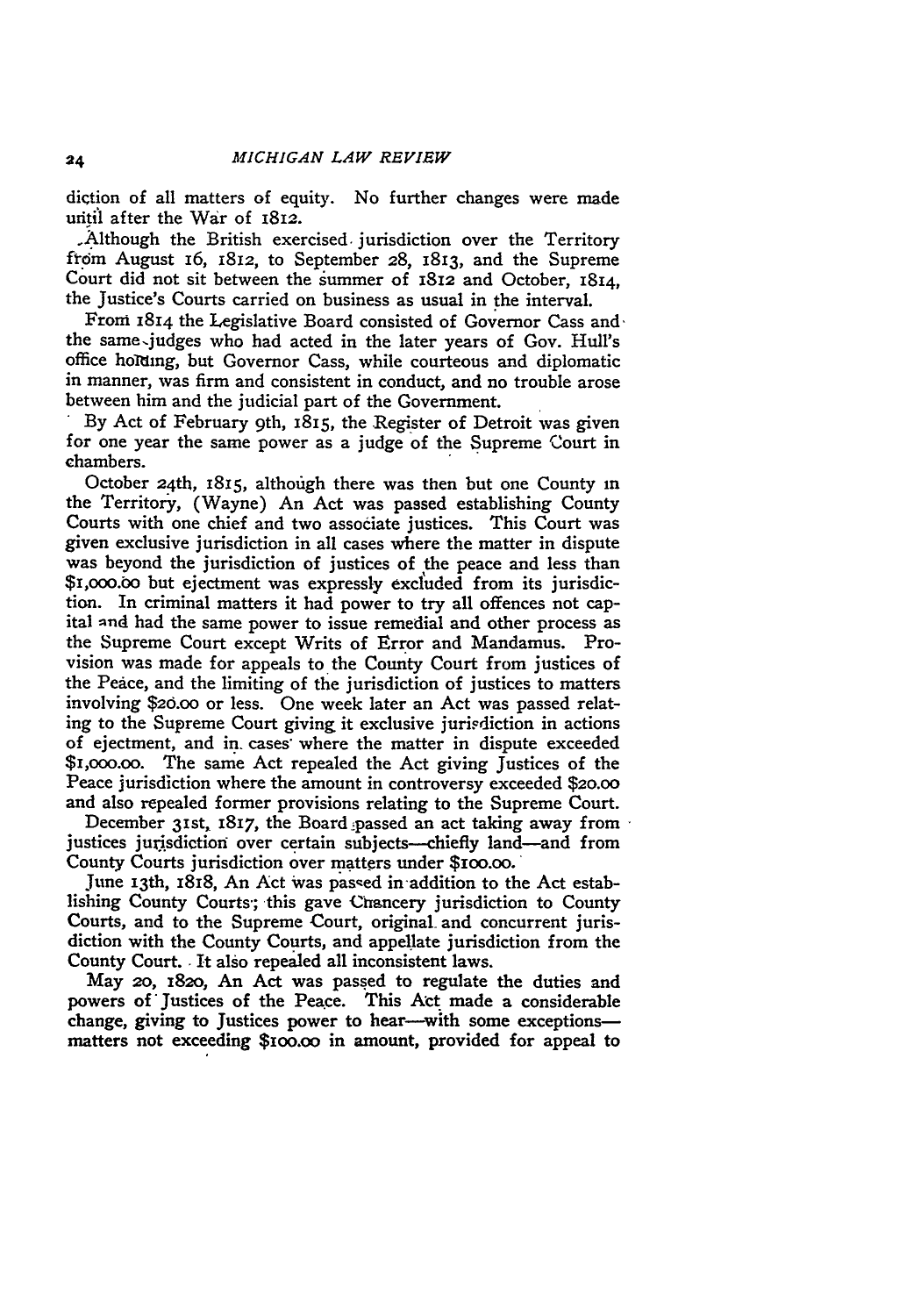the County Court if the judgment exceeded \$2o.oo and for removing cases by certiorari to the Supreme Court. It repealed the Act of September 16th, 1810, and an additional act (not found) of December **31,** i817.

November 28, I82o, An Act of sixty-five sections was passed regulating the mode of proceedings in chancery in County Courts and the Supreme Court, limiting County Courts to matters not exceeding \$i,ooo.oo, and excluding cases involving the title to land.

December **21,** 182o, An Act was passed defining the jurisdiction and powers of the Supreme and County Courts and directing the pleadings and practice therein. This gave to the Supreme Court original and exclusive jurisdiction in all civil actions at law where the amount involved' exceeded \$iooo.oo, exclusive jurisdiction in divorce, alimony, ejectment, capital criminal cases, and in all cases not made specially cognizable before some other Court, concurrent jurisdiction with the County Courts of all other crimes, and appellate jurisdiction from the County Courts in all civil cases. It gave to County Courts jurisdiction in all civil cases where the amount involved was not within the jurisdiction of a Justice of the Peace, and did not exceed \$i,ooo.oo, also concurrent jurisdiction with the Supreme Court of all criminal actions, except capital offenses. This Act purported to be adopted from the laws of seven of the states. On the same day the Board passed a law regulating appeals from County Courts to the Supreme Court, and repealing all inconsistent acts.

By an Act of February **21,** 1821, provision was made for the trial of title to land by means of a writ of right, and all other methods were abrogated.

April **i9, 182i,** A further Act regulating the practice of the Courts was passed, and finally on May 8th, 1821, an act was passed repealing practically the remainder of the original act of **1805** concerning the Supreme Court, which had not already been expressly repealed, and also repealing all other acts passed after July 25th, **1805,** except certain enumerated acts, which excepted acts include that relating to Justices of the Peace adopted May 2oth, **1820,** that relating to proceedings in chancery of November 28th, i82o, that of December **31, 1820,** relating to Supreme and County Courts, and the other adopted the same day concerning appeals, that of February 26th, **1821,** concerning the action of right, that of April **19, 1821,** regulating the practice of the Courts, and the repealing act of September 16th, 1810.

This system remained unchanged during the rest of the period in which the Governor and Judges formed the Legislature, and un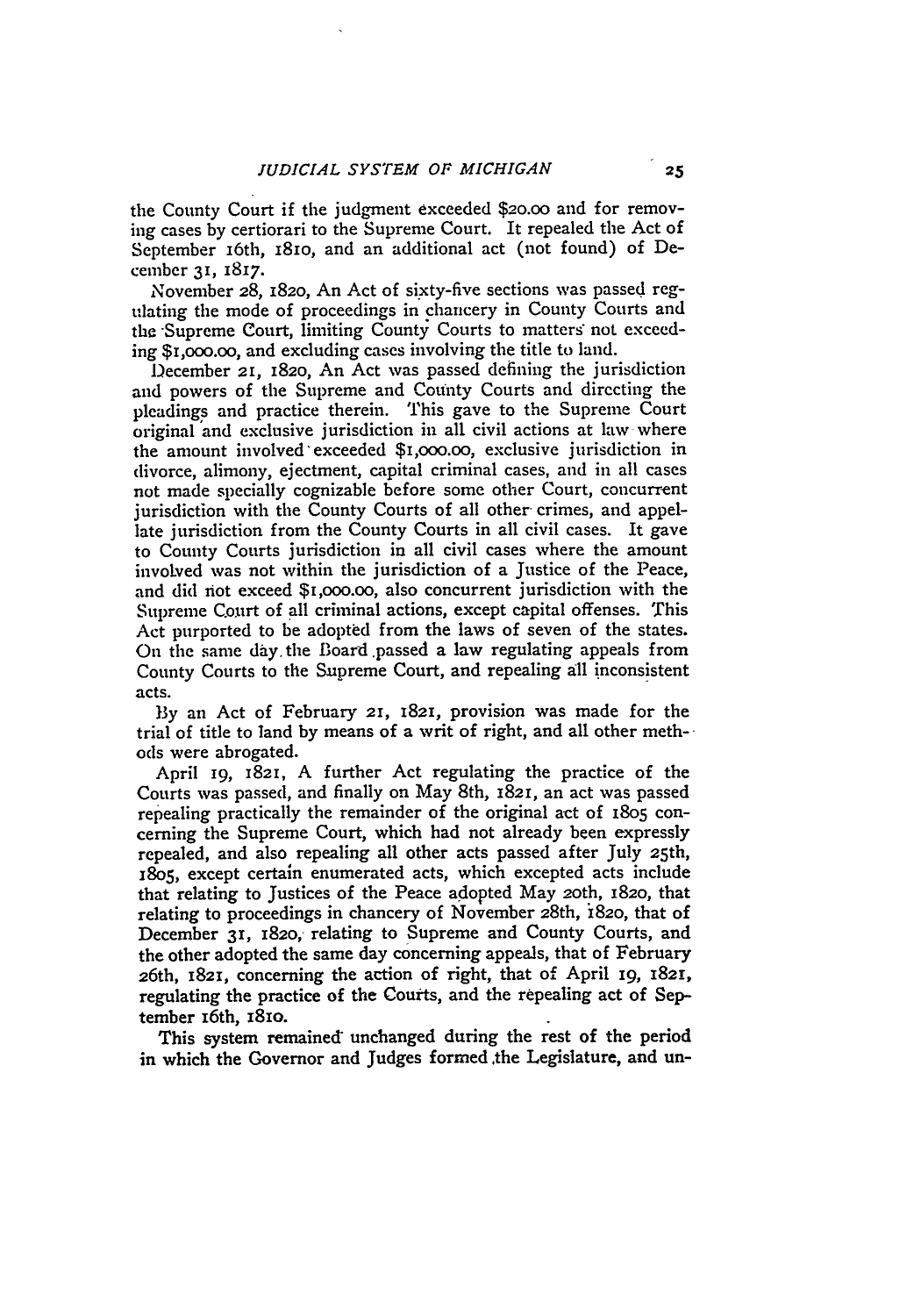til April **23, 1827,** when the Legislative Council adopted the statute which had been proposed by a Commission appointed in 1825 to revise the statutes of the Territory, and which retained all the former courts and added a Circuit Court for each County.

### CHANCERY.

By the Ordinance of 1787 a Court was provided for the Northwest Territory with common law jurisdiction. As first reported by the Committee, May ioth, 1786, this Ordinance provided a court consisting of five judges to have common law and chancery jurisdiction, and this provision was continued when the Ordinance was reported by a new Committee September 19th, 1786, but when it was again reported April 26th, 1787, the provision for a court was changed, reducing the number of judges to three, and striking out Chancery from the Court's jurisdiction.

Although no express provision was made by statute in Michigan. conferring chancery jurisdiction, or regulating its practice until 1818, the first act concerning the Supreme Court passed July 24th, 1805, recognized by implication the right to bring suits in equity before the Court, and in 18o6, two such suits were brought, one to prevent the defendant from proceeding to enforce a judgment, the other to set aside a conveyance, and the same Court continued as long as it existed to entertain and decide cases involving the ordinary subjects of equitable jurisdiction.

Congress passed an Act, March 8, 1823, relating to Michigan, which among other things expressly gave to the judges chancery as well as common law jurisdiction.

#### PROBATE **COURTS.**

The Legislative Board of the Northwest Territory had provided for a probate court in each county, and when- Wayne County, which included all of what later became Michigan, and also a part of Ohio and Indiana, was organized in 1796, it came under the system, and had its judge of probate.

One of the early acts of the Michigan Legislative Board, adopted August **31st, 18o5,** provided that the District Court, or the clerk of the Court, or any judge of the Territory, should have power to take probate of a will or to grant administration in the case of persons dying intestate. The substance of the act purported to be adopted from the laws of Virginia.

Jaquary 3ist, 18o9, as one of the forty-five laws passed in the absence of Judge Woodward and referred to above, there was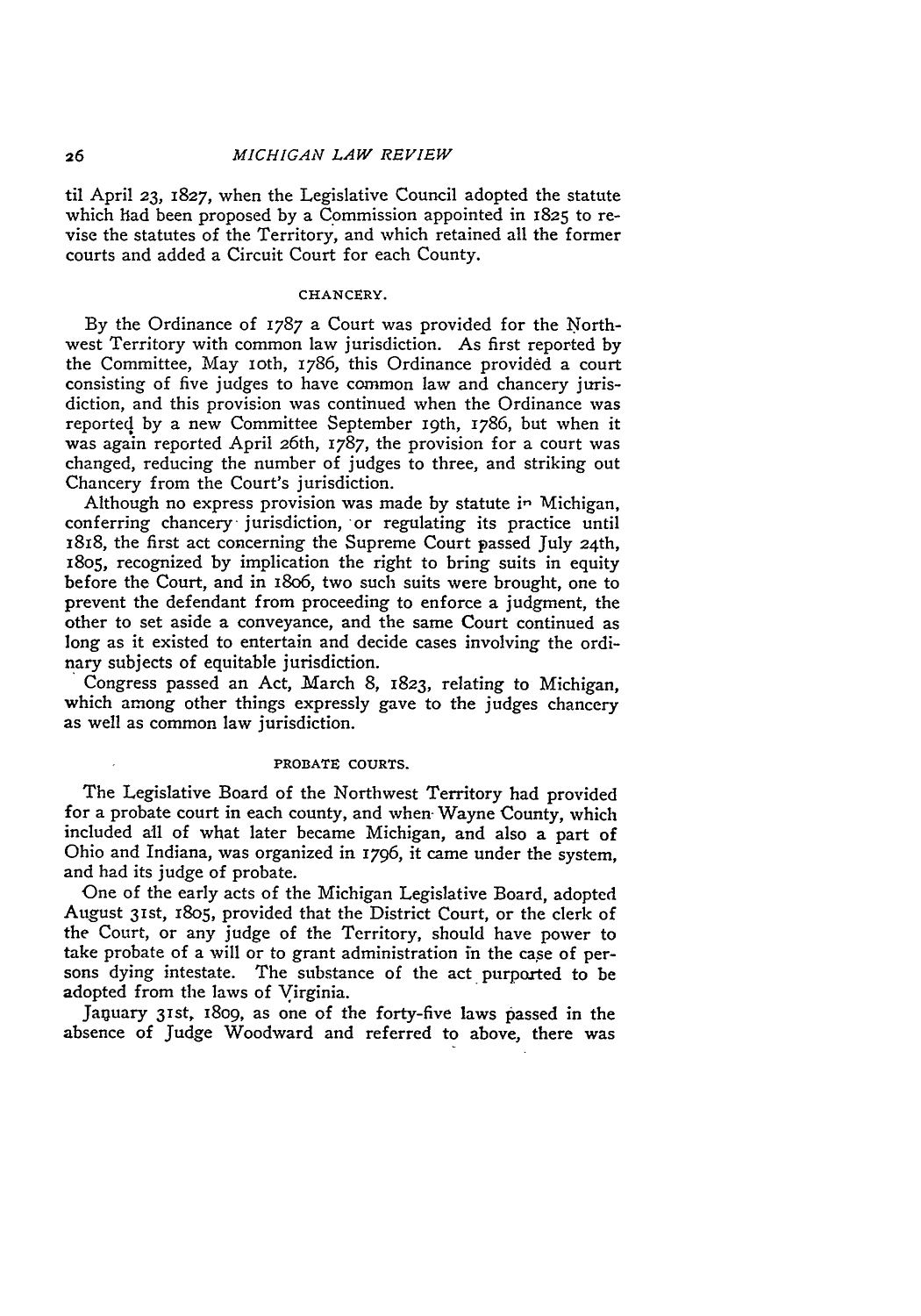adopted "An Act for the probate of wills and the settlement of testate and intestate estates." This Act contained ninety-seven sections and, as might perhaps be expected, purported to be adopted from the laws of Vermont. All through the Act it is assumed that there is a Probate Judge in each District in the Territory, and he is authorized to appoint a clerk or register, but nowhere in the Act is there any language providing a Probate Court or a Probate. Judge.

On February 24th, **18o9,** the Act of August 31st, i8o5, was expressly repealed as were also all laws adopted by the Legislative authority of the Northwestern Territory or of Indiana Territory, so that the Act of January 31st, 18o9, with its uncertainty as to who were the judges of Probate, was the only law nominally in existence. With the law in this condition a case arose in which the validity of the forty-five laws passed in Judge Woodward's absence was again considered. George Hoffman, a young man who had come from Virginia to Detroit in 18o5, and had been postmaster there, Register of U. S. Land Office, Collector of Customs at Mackinaw, and who had found time among his multifarious duties, to be admitted to the bar, and to marry Margaretta, a daughter of old Peter Audrain, the Universal Secretary, died March 2nd, 1810, leaving a widow, an infant son, and a will. His papers were all entrusted to Solomon Sibley, then an eminent lawyer, who later became- judge. Mr. Sibley, conceiving that the decision of the Supreme Court in the case of *McGarvin v. Wilson,* followed by others of similar import, had disposed of the Probate Statute of 18o9, and left as the only law upon the subject the statute of 1805, presented the Hoffman will to the District Court at Detroit. At that time this Court consisted of Jacob Visger, Chief Justice, John Whipple, and one other associate justice. Visger and Whipple acted upon the application: they were both warm adherents of Governor Hull in the controversy between him and the Supreme Court, and refused to accept the will for probate, taking the position that the law of 18o9 was in force, which provided a Judge of Probate, and therefore the District Court had no jurisdiction. Sibley thereupon applied to the Supreme Court for Mandamus-to compel the District Court to receive the will for probate. Judge Woodward, speaking for the majority of the Court, on May 24th, 1810, said "The Ordinance (of 1787) gives a plain and simple power of the Governor and Judges, *a majority* **of** *them "my* adopt- *laws.* They are not made a Legislature, not a Legislative Board. They have neither a speaker nor a president. A provision sanctioned **by** three of them, being adopted from the law of an original state, is a law binding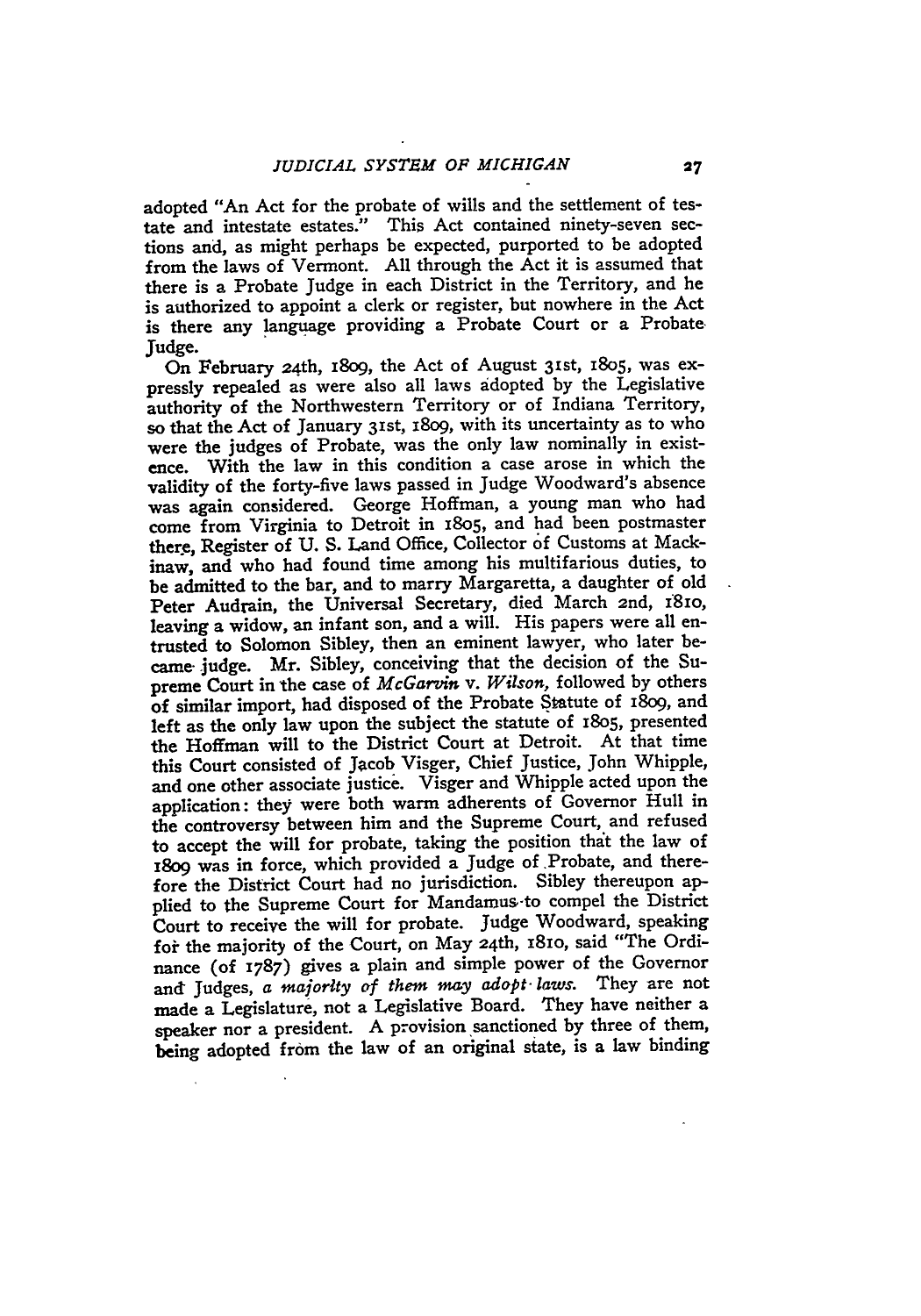on the gbod people, inhabitants and government of this Territory, if it does hot contravene the constitution of the United States or the Acts of Congress. Any other instrument is but a mere bill, project or writing, and cannot be received by a Court of Justice."

An order was entered that the District Court should receive the will for probate or show good cause why that should not be done. Accordingly, Judge Visger took up the cudgels in support of the action of the District Court and made his return August 2ist, i8io. In it he maintained "that there does not exist anywhere a power of disannulling or abrogating or repealing laws adopted and promulgated (by Governor and Judges) save in the Congress of the United States or in the Governor and Ju ges sitting in their legislative capacity" thus begging the question in assuming that the law in question had been properly adopted. He ended his return by saying "Your respondent solemnly avers before God and the Honorable Court that he would prefer death to complyance and act a part so unworthy the character of an honest man and a judge." This defiant action on the part of the lower Court, undoubtedly approved by the Governor and Judge Witherell, occurred in the midst of the hostilities taking place in the Legislative body, but Judge Visger's attitude did him or his faction little good, as among the laws adopted September 16th, 1810, was one which legislated the District Courts -and with them Judge Visger--out of existence. The same Act by an amendment on the day of its final passage, gave to the Supreme Court jurisdiction over the probate of wills, and on September 2Ist the Hoffman will was presented to the Supreme Court and by it allowed.

January 19th, 1811, "An Act to adjust the estates and affairs of deceased persons, testate and intestate, and for other purposes" was passed which made a material change in the Probate System. It purported to be based largely on the laws of Virginia and Vermont, but the section making the vital changes was stated to be adopted from the laws of Maryland, Massachusetts, Ohio, Vermont, and Virginia. This section provided for a register in each District, who should not only probate wills, grant administration and do all other duties generally performed by Probate Courts, but should also record all instruments relating to the conveyance of land. An appeal might be taken from any decision of the Register to the Supreme Court, provided the matter in controversy was of the value of One Hundred Dollars. This Act was evidently intended to cover the whole subject, as it repealed all acts and parts of acts within its purview.